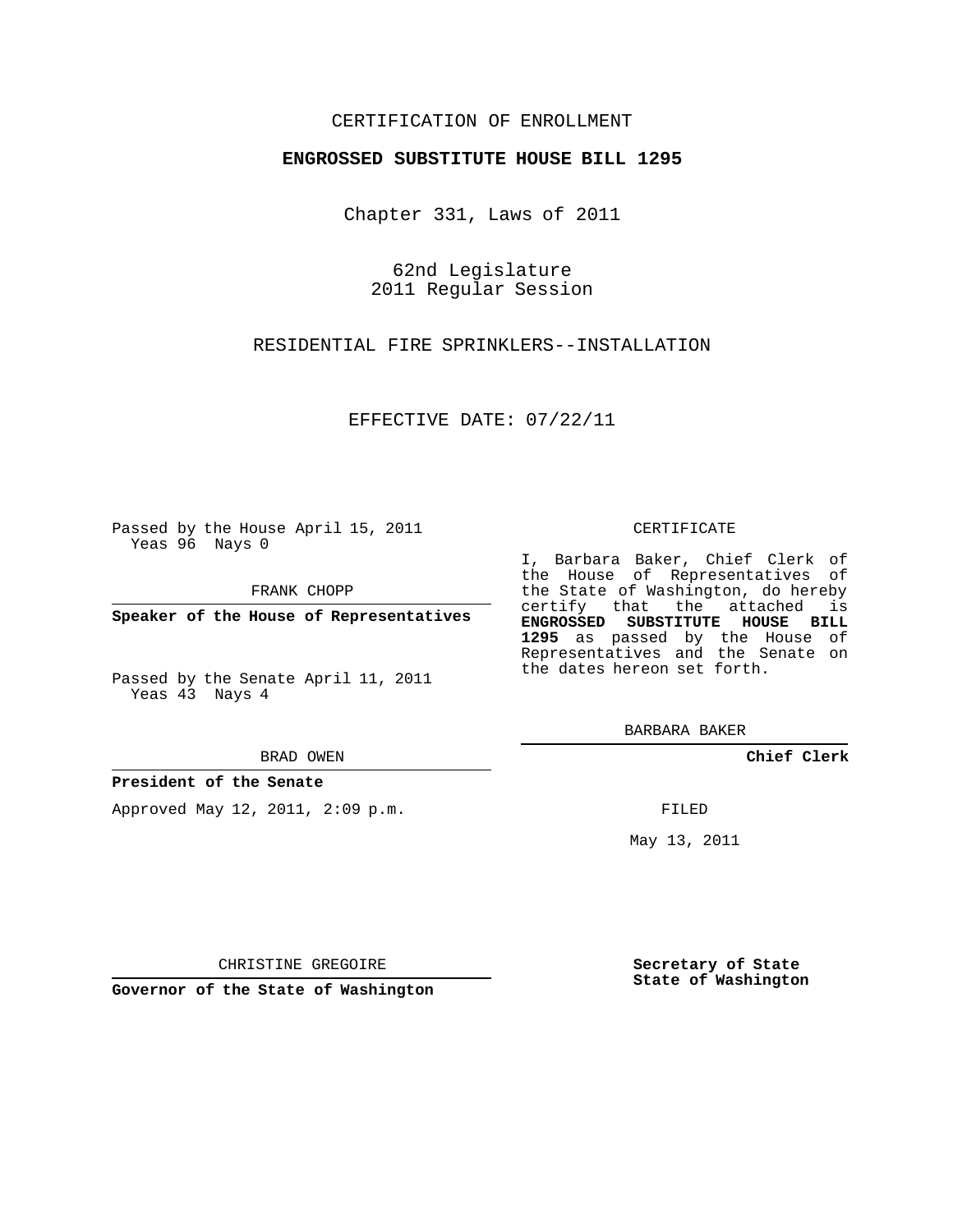# **ENGROSSED SUBSTITUTE HOUSE BILL 1295** \_\_\_\_\_\_\_\_\_\_\_\_\_\_\_\_\_\_\_\_\_\_\_\_\_\_\_\_\_\_\_\_\_\_\_\_\_\_\_\_\_\_\_\_\_

\_\_\_\_\_\_\_\_\_\_\_\_\_\_\_\_\_\_\_\_\_\_\_\_\_\_\_\_\_\_\_\_\_\_\_\_\_\_\_\_\_\_\_\_\_

AS AMENDED BY THE SENATE

Passed Legislature - 2011 Regular Session

## **State of Washington 62nd Legislature 2011 Regular Session**

**By** House Local Government (originally sponsored by Representatives Van De Wege, Hurst, Tharinger, Fitzgibbon, and Liias)

READ FIRST TIME 02/17/11.

 AN ACT Relating to installation of residential fire sprinkler systems; amending RCW 18.160.050 and 82.02.100; adding a new section to chapter 70.119A RCW; and creating a new section.

BE IT ENACTED BY THE LEGISLATURE OF THE STATE OF WASHINGTON:

 NEW SECTION. **Sec. 1.** The legislature recognizes that fire sprinkler systems in private residences may prevent catastrophic losses of life and property, but that financial, technical, and other issues often discourage property owners from installing these protective systems.

 It is the intent of the legislature to eradicate barriers that prevent the voluntary installation of sprinkler systems in private residences by promoting education regarding the effectiveness of residential fire sprinklers, and by providing financial and regulatory incentives to homeowners, builders, and water purveyors for voluntarily installing the systems. It is the further intent of the legislature to fully preserve the rulings of *Fisk v. City of Kirkland,* 164 Wn.2d 891 (2008), *Stiefel v. City of Kent,* 132 Wn. App.523 (2006), and similar cases.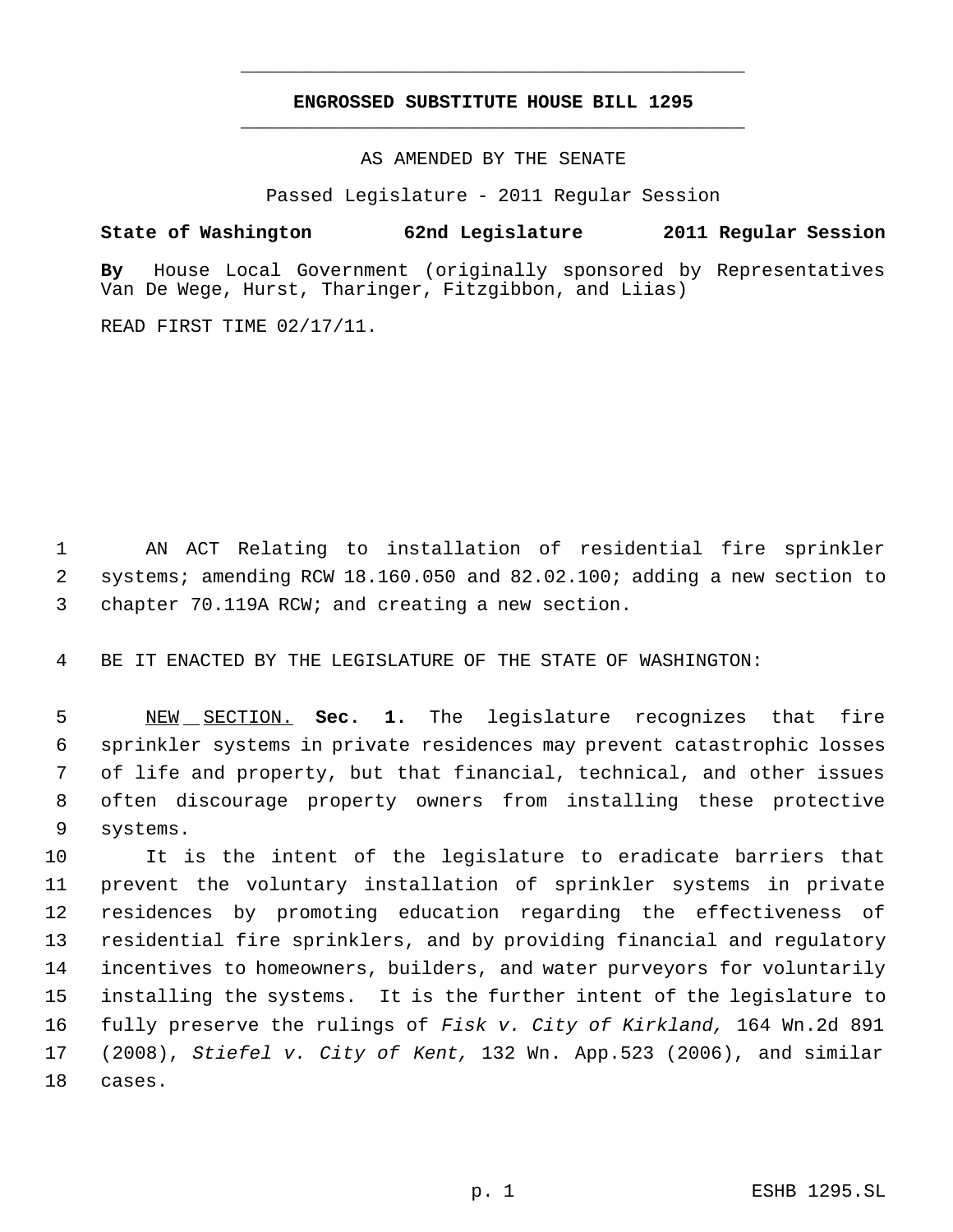**Sec. 2.** RCW 18.160.050 and 2008 c 155 s 2 are each amended to read as follows:

 (1)(a) All certificate of competency holders that desire to continue in the fire protection sprinkler business shall annually, 5 prior to January 1st, secure from the state director of fire protection a renewal certificate of competency upon payment of the fee as prescribed by the state director of fire protection. Application for renewal shall be upon a form prescribed by the state director of fire protection and the certificate holder shall furnish the information required by the director.

 (b) Failure of any certificate of competency holder to secure his or her renewal certificate of competency within sixty days after the due date shall constitute sufficient cause for the state director of fire protection to suspend the certificate of competency.

 (c) The state director of fire protection may, upon the receipt of payment of all delinquent fees including a late charge, restore a certificate of competency that has been suspended for failure to pay the renewal fee.

 (d) A certificate of competency holder may voluntarily surrender his or her certificate of competency to the state director of fire protection and be relieved of the annual renewal fee. After surrendering the certificate of competency, he or she shall not be known as a certificate of competency holder and shall desist from the practice thereof. Within two years from the time of surrender of the certificate of competency, he or she may again qualify for a certificate of competency, without examination, by the payment of the required fee. If two or more years have elapsed, he or she shall return to the status of a new applicant.

 (2)(a) All licensed fire protection sprinkler system contractors desiring to continue to be licensed shall annually, prior to January 31 1st, secure from the state director of fire protection a renewal license upon payment of the fee as prescribed by the state director of fire protection. Application for renewal shall be upon a form prescribed by the state director of fire protection and the license holder shall furnish the information required by the director.

 (b) Failure of any license holder to secure his or her renewal license within sixty days after the due date shall constitute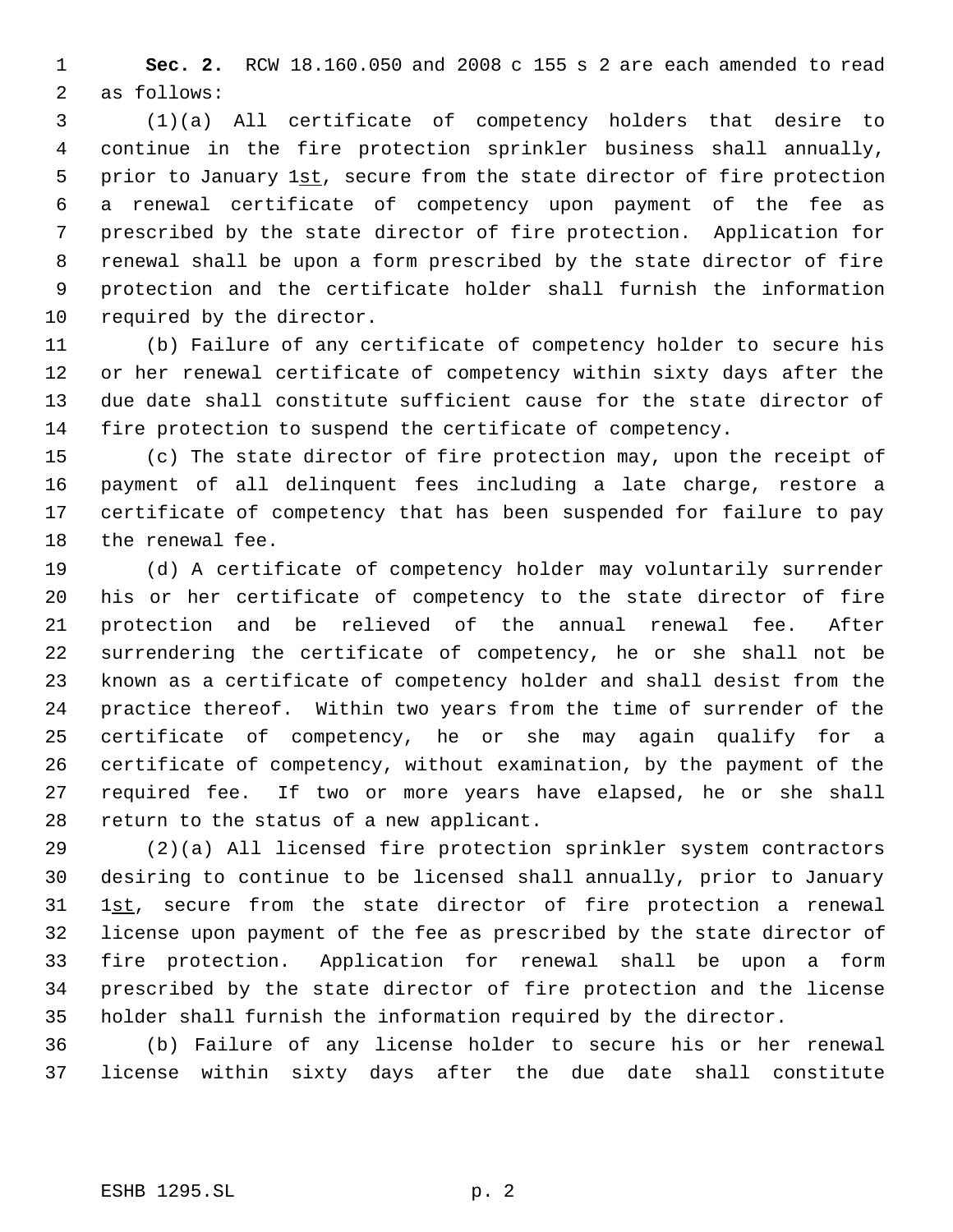sufficient cause for the state director of fire protection to suspend the license.

 (c) The state director of fire protection may, upon the receipt of payment of all delinquent fees including a late charge, restore a license that has been suspended for failure to pay the renewal fee.

 (3) The initial certificate of competency or license fee shall be prorated based upon the portion of the year such certificate of 8 competency or license is in effect, prior to renewal on January 1st.

 (4) The fire protection contractor license fund is created in the custody of the state treasurer. All receipts from license and certificate fees and charges or from the money generated by the rules and regulations promulgated under this chapter shall be deposited into the fund. Expenditures from the fund may be used only for purposes authorized under this chapter and standards for fire protection and its enforcement, with respect to all hospitals as required by RCW 16 70.41.080( $(-$ -and)) $\frac{i}{c}$  for providing assistance in identifying fire sprinkler system components that have been subject to either a recall or voluntary replacement program by a manufacturer of fire sprinkler products, a nationally recognized testing laboratory, or the federal 20 consumer product safety commission; and for use in developing and publishing educational materials related to the effectiveness of residential fire sprinklers. Assistance shall include, but is not limited to, aiding in the identification of recalled components, information sharing strategies aimed at ensuring the consumer is made aware of recalls and voluntary replacement programs, and providing training and assistance to local fire authorities, the fire sprinkler industry, and the public. Only the state director of fire protection or the director's designee may authorize expenditures from the fund. The fund is subject to allotment procedures under chapter 43.88 RCW, but no appropriation is required for expenditures.

 **Sec. 3.** RCW 82.02.100 and 1992 c 219 s 2 are each amended to read as follows:

 (1) A person required to pay a fee pursuant to RCW 43.21C.060 for system improvements shall not be required to pay an impact fee under RCW 82.02.050 through 82.02.090 for those same system improvements.

 (2) A person installing a residential fire sprinkler system in a single-family home shall not be required to pay the fire operations